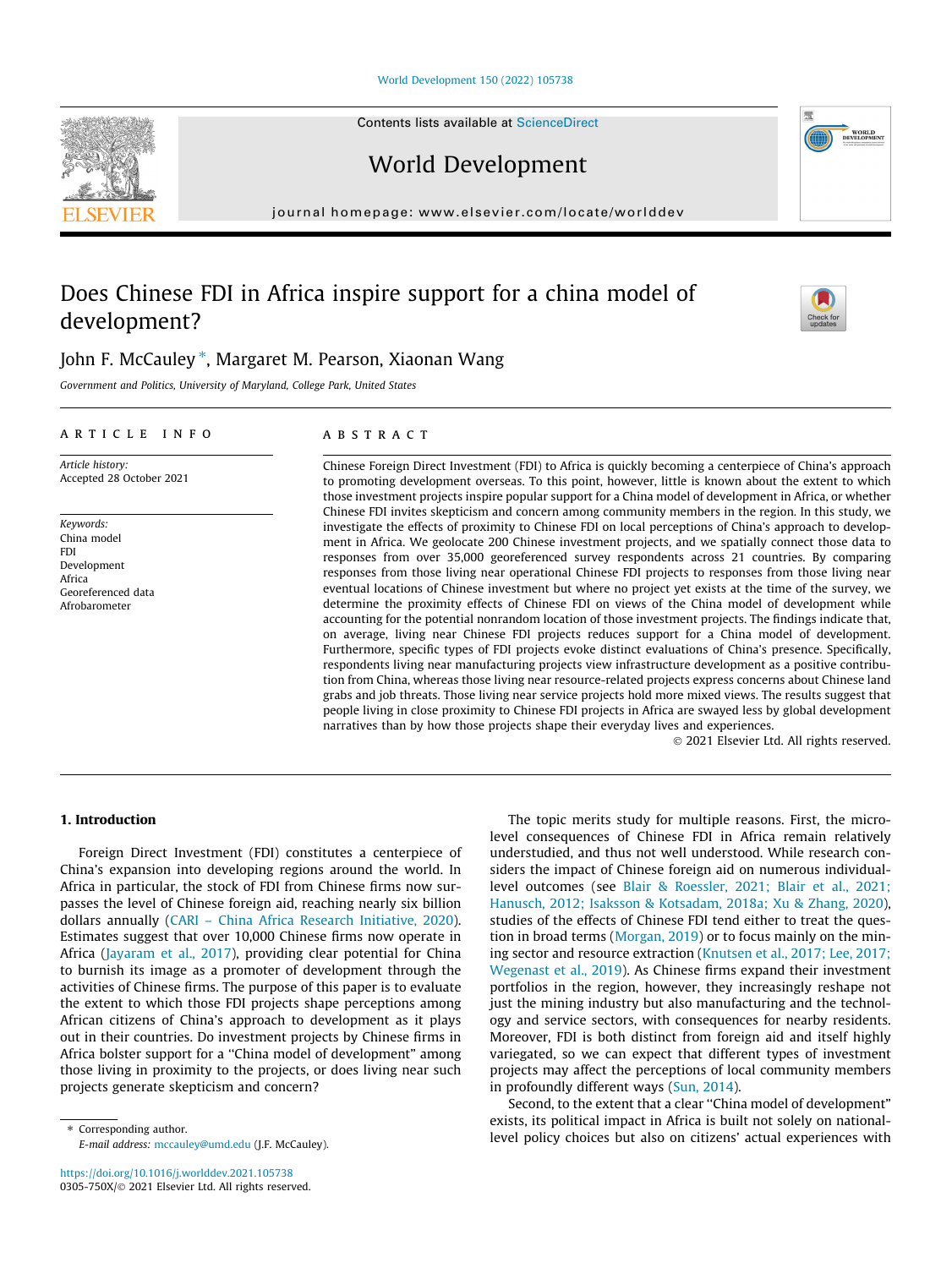Chinese investment [\(Kastner & Pearson, 2021\)](#page-10-0). This focus on citizens' responses to FDI has not until now been closely examined in the literature, however. By examining how citizens evaluate the Chinese approach to development as a function of investment in their own communities, we gain an improved understanding of what the concept actually means to citizens in Chinese FDIreceiving countries, which helps to elucidate the political success of this purported model more generally.

Third and relatedly, the presence of foreign entities can affect the popular support that citizens extend to their own political leaders, particularly in democratic settings ([Knutsen & Kotsadam,](#page-10-0) [2020](#page-10-0)), which makes perceptions of Chinese FDI in Africa relevant to the receiving country's economic and foreign policy. In Zambia, for example, local complaints of sub-standard working conditions in the Chinese-owned Collum mine forced the Zambian government to reconsider its support for that Chinese investment initiative ([Leslie, 2016\)](#page-10-0). Empirical studies that analyze the effects of Chinese FDI on the communities in which they operate thus represent an important piece of the story.

To evaluate how Chinese FDI shapes perceptions of a China model of development, we spatially connect over 35,000 georeferenced survey respondents to 200 Chinese FDI projects in 21 countries across Africa. We record the distance between respondents and projects, and we determine whether those projects were operational at the time of the survey response. By comparing the effects of proximity to existing Chinese FDI projects to the effects of living near eventual project locations where no project yet exists, we are able to determine how those projects influence the perceived attractiveness of China's development approach while accounting for the time-invariant factors that may have resulted in the nonrandom location of those investment projects.

The findings add much-needed empirical nuance to our understanding of support for a China model of development in Africa. First, we find that Chinese investment does not bolster local support for a China model of development. In fact, respondents living in proximity to Chinese FDI projects are less inclined to view the China model as the best model for their country's future development. In secondary analyses, we disaggregate projects by sector to determine how the type of project in a locality might affect that community's view of China. The explanations that respondents give for FDI's two faces—one beneficial and the other costly—indeed differ according to the type of nearby FDI project. Those living near Chinese manufacturing projects are more likely to cite infrastructure improvements as a positive contribution from the Chinese but are relatively more dissatisfied with the quality of Chinese products. Those living in proximity to service projects are more likely to report the cultural exchange with Chinese people as contributing positively to China's image but also to express greater concern about the quality of Chinese products. Finally, respondents living in proximity to resource projects are more likely to cite concerns about Chinese land grabs and the usurping of local jobs as factors contributing to China's negative image. Together, we take these findings as evidence that people living in close proximity to Chinese FDI projects in Africa become particularly wellattuned to the transactional aspects of Chinese firms' presence in their communities and are swayed less by global development narratives than by how those projects shape their everyday lives and experiences.

Studying how Chinese FDI projects affect perceptions of a China model of development in Africa connects this paper to numerous literatures. First, it builds on the large and growing literature that evaluates the character and consequences of China's expanded presence in Africa, much of which focuses on the effects of foreign aid ([Blair et al., 2021; Brazys & Vadlamannati, 2020; Isaksson &](#page-10-0) [Kotsadam, 2018b; Knutsen & Kotsadam, 2020; Xu & Zhang,](#page-10-0) [2020](#page-10-0)). A second strand of literature to which this research relates evaluates the political, economic, and development-related preferences of African citizens at the micro-level (see [Dionne, 2018;](#page-10-0) [Harris & Hern, 2019; McCauley, 2014](#page-10-0)). To this end, studies increasingly exploit the availability of geocoded data from the Afrobarometer public opinion surveys (see, for example, [Brazys & Kotsadam,](#page-10-0) [2020; Isaksson & Kotsadam, 2018a; Isaksson & Kotsadam, 2018b;](#page-10-0) [Wantchekon & Riaz, 2019; Wegenast et al., 2019\)](#page-10-0), and our research builds on those efforts. Third, connections exist between this study and the debate over Chinese FDI as a cohesive political economic strategy. Numerous studies cite potential advantages to FDIreceiving countries ([Jensen et al., 2012; Owen, 2019; Pandya,](#page-10-0) [2016\)](#page-10-0), though others note potential costs associated with FDI ([Brazys & Kotsadam, 2020; Christensen, 2019; Owen, 2019, Pinto](#page-10-0) [& Zhu, 2016](#page-10-0)), and still others stress that China itself pursues no grand agenda in the investments of Chinese firms ([Ye, 2020\)](#page-11-0).

This paper contributes to those literatures in several respects. First, it represents one of the first studies to evaluate the effects of precise proximity to FDI projects in Africa. Other studies similarly evaluate proximity to foreign aid projects ([Knutsen &](#page-10-0) [Kotsadam, 2020; Xu & Zhang, 2020\)](#page-10-0), and some research evaluates the proximity effects of FDI using town or city indicators ([Brazys &](#page-10-0) [Kotsadam, 2020\)](#page-10-0) or data from other parts of the world ([Eichenauer](#page-10-0) [et al., 2021; Ratigan, 2021; Sim & Greer, 2021](#page-10-0)). We build on those studies by generating precision codes for the locations of Chinese FDI projects in the region. This study also distinguishes the interests of local populations in Africa from the ambitions that China and Chinese firms may have in expanding their operations in the region. Third, our empirical strategy allows us to compare otherwise very similar individuals whose sole notable difference is proximity to an active Chinese FDI project. This approach not only improves inferential leverage by accounting for broader determinants of China's reception in Africa, but it also controls for potential alternative explanations rooted in racial discrimination, culture, or other potential determinants at the individual level (e.g., [Cheng,](#page-10-0) [2011\)](#page-10-0). Finally, from a theoretical perspective, our study treats Chinese FDI projects in local communities not as symbolic proxies of China's presence or influence, but rather as tangible sources of change to local experiences and opportunities. From that perspective, the type of FDI project that locates in a community can affect the attractiveness of a China model of development in notable ways for the residents of that location.

# 2. Expectations

Despite widespread application of the term in research settings, policy circles, and evaluations of public opinion, the China model remains a loosely constructed development concept with different connotations to different audiences. The most prominent element of this debate, from what we can think of as the ''supply" side, focuses on the intentions and foreign policy goals of China's leadership. Some Western critics suggest that China's government wishes to provide a model for other countries to follow, often expressing concern that this strategy will build Chinese allies at the expense of the U.S., bolster China's soft power, and perhaps underscore benefits of an authoritarian alternative to Western liberalism (e.g., [Rolland, 2020](#page-11-0)). Chinese academics throughout the 2000 s and 2010 s eschewed the idea that China is offering an alternative model; even if China's reforms revealed developmental strengths, they argue, it does not represent a formal model designed to compete with a "Washington Consensus" [\(Yao, 2008;](#page-11-0) see also [Kennedy, 2010; DeHart, 2012](#page-10-0)). Other recent studies (e.g., [Ye, 2020; Yu, 2017](#page-11-0)) contend that China's overseas activities do not reflect a grand plan but rather serve as a solution for China's domestic economic challenges, such as production overcapacity. China's leadership has more recently acknowledged, particularly in reference to its Belt and Road Initiative (BRI), that it wishes to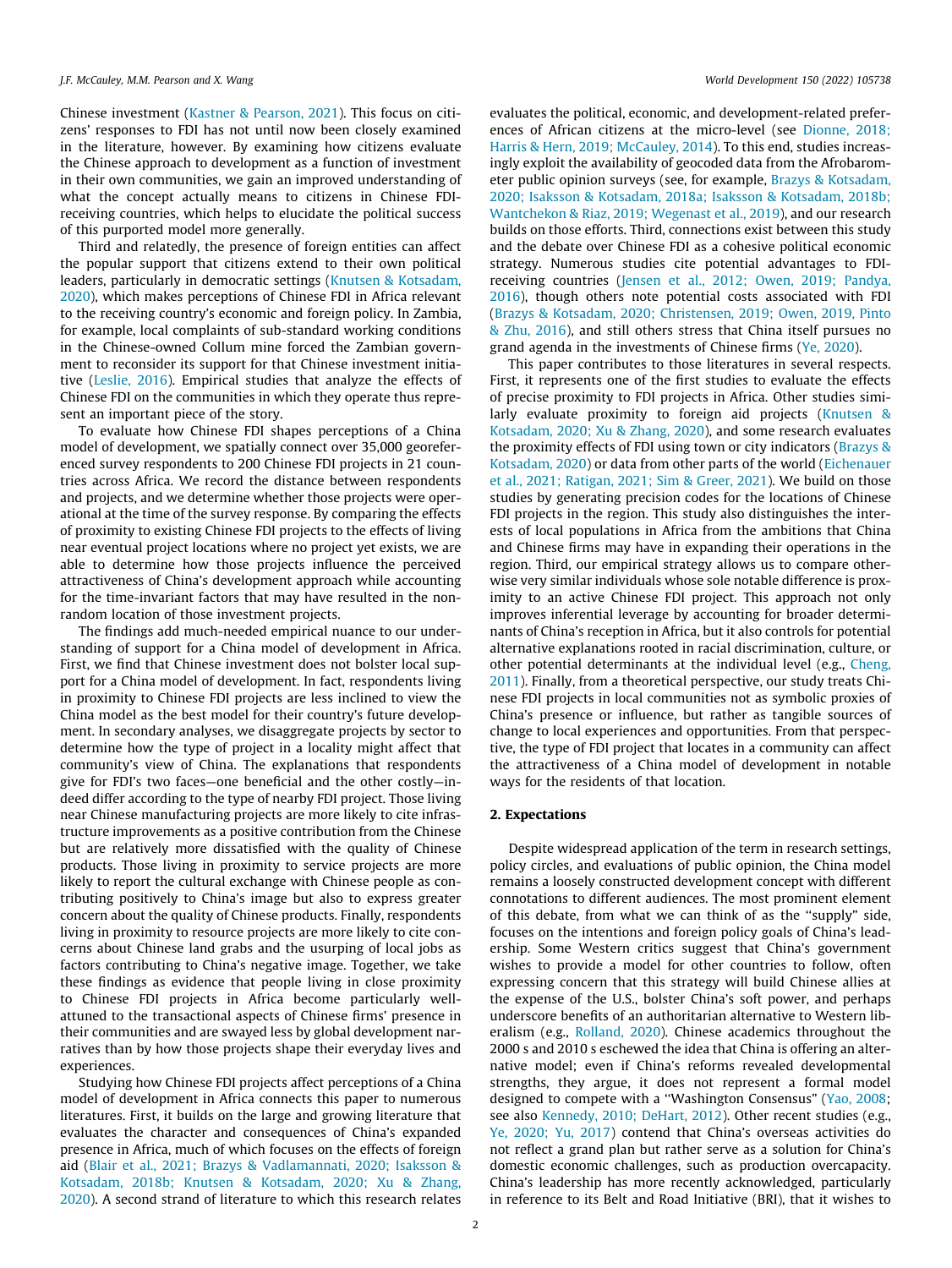provide some positive ''wisdom" or ''experience" from which poorer countries might learn, such as by facilitating infrastructure construction and connectivity among poor countries in win–win transactions that do not impose onerous conditions [\(Xi, 2017; Lu](#page-11-0) [et al., 2018\)](#page-11-0). We take the perspective that, for the most part, individual FDI projects are deployed in a fragmented manner that does not follow a pre-specified blueprint ([Naughton, 2010; Ye, 2020\)](#page-10-0). Ultimately, however, our research question is not about China's foreign policy intentions but about African citizens' reactions to a foreign economic actor whose presence is rapidly expanding.

In the debate over the impact of Chinese overseas economic activities on recipient countries and their citizens, observers disagree about whether the impact is positive, negative, or mixed ([Ang, 2018; Chen et al., 2018\)](#page-10-0). A ''China model" is seen by some as offering a roadmap for lifting citizens out of poverty, regardless of domestic political circumstance or regime type [\(Lin, 2011;](#page-10-0) [Ravallion, 2009](#page-10-0)). The BRI has also received praise for its support for infrastructure development abroad, the influx of Chinese capital and technology to developing countries, expanded markets for commodities, and coordinated areas for development ([Bräutigam,](#page-10-0) [2011; Bräutigam & Tang, 2014; OECD, 2018; Ravallion, 2009\)](#page-10-0). While the BRI provides a government-backed framework for overseas development, FDI from commercially-oriented Chinese firms represents a key catalyst for this expansion and diversification, which may suggest positive reactions to Chinese FDI. Conversely, more negative assessments tend to emphasize the neo-colonial aspects of a China model, including displacement of indigenous industries, excessive resource extraction, environmental degradation, and disappointing returns in terms of worker and managerial skills upgrades [\(Zhao, 2017](#page-11-0)). Chinese investments may also orient toward politically unstable countries with weaker governance, potentially exacerbating political weakness ([Chen et al., 2018\)](#page-10-0).

Studies of recipient countries conventionally focus on the costs and benefits of a China model of development at the macro level ([Lu et al., 2018; OECD, 2018; World Bank, 2019](#page-10-0)). The micro-level consequences of Chinese FDI activity in Africa, however, remain relatively understudied, despite the implications for political leaders who embrace a stronger Chinese presence in their countries.<sup>1</sup> In particular, how citizens perceive and react to Chinese investments in their economy is not well understood. Individuals may instrumentally anticipate greater job opportunities in proximity to Chinese FDI projects, which might benefit political leaders where they materialize or may cost those leaders where they do not [\(Wang, Pearson,](#page-11-0) [& McCauley, 2021](#page-11-0)). At the same time, individuals may view Chinese FDI as a measure of the commercial presence of China in their communities, with broader implications for how their own country's political economy is changing. We argue that those micro-level perspectives would be informed by the predominant types of projects to which local community members are exposed.

We theorize that micro-level attitudes about a China model in Africa turn on the actual experiences of citizens with China's economic presence. One factor that may shape the perceived attractiveness of a China model of development is the price and quality of products that Chinese firms bring to market by virtue of their local operations. While consumers in the low-income context of African states widely value the ability to access goods at lower cost, numerous studies suggest that Chinese products are viewed as hastily made with lower quality materials ([Morgan,](#page-10-0) [2019, Muposhi et al., 2018](#page-10-0)). Of course, individual-level proximity to Chinese FDI would be less likely to shape product reviews for China's bigger, well-known firms. Reviews of Transsion smart phones, for example, are unlikely to differ with greater or lesser proximity to a Transsion service provider, as residents in all localities have access to the products. Yet, given the increasing number of smaller Chinese businesses providing products and services in Africa, we expect that the attractiveness of a China model of development may now be especially informed by the quality and price of products produced and sold in local markets proximate to where one lives. Relatedly, views of the China model may be informed by the extent to which Chinese firms are seen as undercutting local competition [\(Selormey, 2020](#page-11-0)). These interests and concerns are most likely to arise in proximity to Chinese manufacturing and service projects.

Views of the attractiveness of a China model of development may also be shaped by Chinese investment in and exploitation of local land and resources. Since the outset of African independence from European colonial rule, African leaders such as Kwame Nkrumah have underscored the region's tenuous grasp on its own abundant natural resources [\(Nkrumah, 1961](#page-10-0)). Ethnic identities in Africa are also often associated with geographic homelands ([Bates, 2008;](#page-10-0) [Michalopoulos & Papaioannou, 2013](#page-10-0)), reinforcing a sense of pride in local lands and a fear of identity deconstruction when those lands are made available to outsiders for commercial purposes. Chinese FDI projects in the resource sector—where firms may extract raw commodities as well as gain ownership over commercially viable agriculture and resource lands [\(Zafar, 2007\)](#page-11-0)—are particularly likely to generate concerns of exploitation [\(Antwi-](#page-10-0)[Boateng, 2017](#page-10-0)). One may thus anticipate that for those living in proximity to Chinese resource-sector FDI, the prospect of jobs may be enticing, but the threat to control over local lands may undermine China's image and the attractiveness of a China model of development.

Third, views of the China model may be driven by benefits associated with development. People living close to Chinese development projects such as manufacturing factories are more likely to reap the benefits from their proximity. Thus, for these residents, Chinese investment is likely to contribute to a positive image of China and the China model. In addition, major infrastructure projects such as roads and bridges are likely more extensive in proximity to Chinese firms' manufacturing centers, facilitating the transport of citizens' own goods to market.<sup>2</sup> Nearby residents certainly notice those economic activities and benefit from them indirectly, in terms of improved local transit options. Thus, to the extent that local residents in Africa maintain a positive image of China and the China model, infrastructure development is likely another cause. Furthermore, we anticipate that the positive effects of infrastructure development would be most obvious in proximity to manufacturing and perhaps resource projects, where improved roads would be especially important to those firms' success and thus more likely to be undertaken.

Finally, the effects of proximity to Chinese FDI projects on views regarding a China model of development in Africa may work through a cultural mechanism. [Batchelor and Zhang \(2017\)](#page-10-0) note that cultural diplomacy is a longstanding feature of Chinese overseas engagement that can pay dividends for cooperation and acceptance. [Xing et al. \(2016\)](#page-11-0) cite cultural similarities between Chinese and African traditions that can reinforce positive perceptions as exposure increases. Furthermore, despite potential concerns regarding the quality of Chinese products, proximity to Chinese businesses and entrepreneurs may inspire a local appreciation for economic dynamism and resourcefulness, following decades of more measured Western influence ([Sautman & Yan, 2009\)](#page-11-0). We might expect these cultural features to reflect positively on a China model of development particularly in proximity to service sector projects, though we note that exposure to the adverse

<sup>&</sup>lt;sup>1</sup> An exception is Chen et al. (2018).

 $2$  We note that major infrastructure projects are frequently supported by Chinese foreign aid rather than FDI.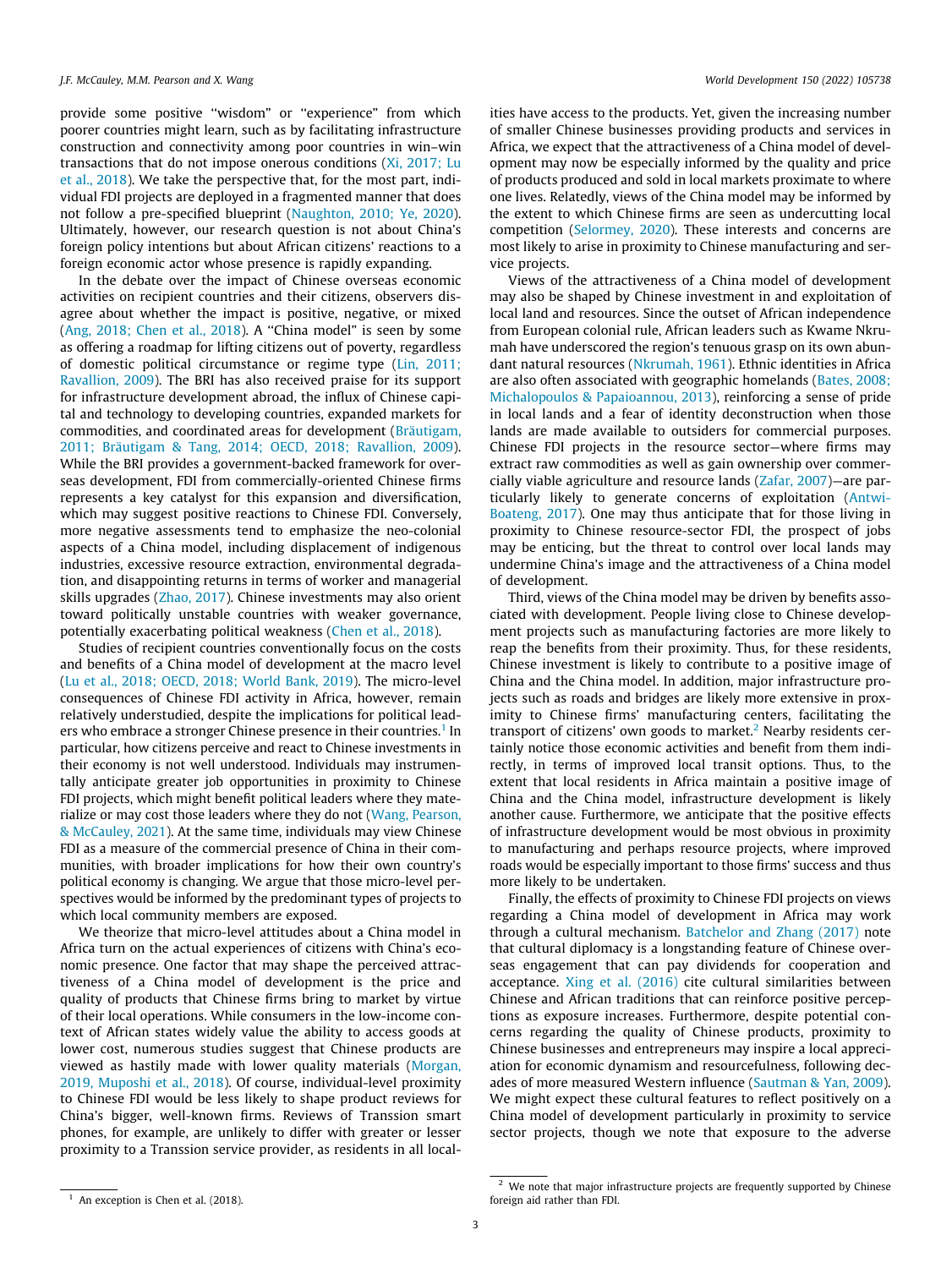consequences of Chinese FDI, as well as potential racial discrimination, may offset cultural affinity for the Chinese.

Our claims suggest that perceptions of China's development model in Africa should be driven not by cultural differences or by macro-level messaging about China's expansion, but instead by individuals' own experiences with various types of nearby Chinese businesses. We recognize that Africans may interpret a China model of development in different ways, some focusing on local job creation, others treating Chinese FDI as a proxy for China's broader presence in their countries, and still others evaluating Chinese investment as an alternative development framework distinct from Western approaches. We suggest that the findings of this study may shed light on that very question. In any case, we stress that individuals are most likely to evaluate development models and the local presence of foreign powers based on the changes they experience around them. We argue that those experiences likely differ based on the type of Chinese FDI project to which one is exposed.

#### 3. Data and empirical strategy

#### 3.1. Data

To determine the effects of proximity to Chinese FDI projects on views of the China model in Africa, we connect data from the fDi Markets database to public opinion data from the Afrobarometer surveys.

The Financial Times' fDi Markets data records over 30,000 foreign direct investment projects from around the world. We limit the dataset to Chinese FDI projects in Africa, given that the purpose of this study is to understand the effects of rising Chinese investment on Africans' views of China. We then discarded cases in countries for which we have no public opinion data, which limits the study environment to 21 countries.<sup>3</sup> Next, we used location information gleaned from English, French, and Chinese language media reports on the projects, along with longitude and latitude information in Google Maps, to geolocate those projects in space. To account for the precision of those geolocations, we developed a precision coding scheme that approximates the 8-point scheme used by the AidData lab for foreign aid projects, where 1 represents an exact location and 2 represents a location "in the area of" or within 25 km of an exact location. $4$  We dropped the 146 projects for which we could not identify the location with at least a precision code of 2. In addition, we added a code of 9 to the precision coding scheme that represents projects located in an exactly georeferenced industrial zone but for which we could not locate the specific project location within that zone; these projects, in addition to those with precision codes 1 or 2, are included in the dataset. We determined the operational year of projects from media reports.

In total, the dataset includes 200 FDI projects in the 21 countries. As Fig. A1 in the Appendix illustrates, projects that were excluded due to imprecise geolocations do not differ notably from the precisely located ones in terms of observable characteristics such as the sector, state- versus private-owned status, and year of establishment, giving us confidence that those projects do not differ from the included ones in ways that might correlate with the outcomes of interest. $5$  We acknowledge potential shortcomings in any dataset that relies on media sources, though we stress the extensive nature of the dataset beyond the Financial Times' own reporting, as well as its use in other studies (e.g., [Owen, 2019\)](#page-11-0). We prefer the fDi Markets data over other potential sources because we wish to focus on greenfield investments in new physical facilities rather than mergers and acquisitions, given our interest in African citizens' reactions to new Chinese projects in their communities.

To evaluate expectations regarding the type of projects located in respondents' communities, we further code the FDI projects by sector. In addition to information on the size, investing enterprise, and general location of projects, the fDi Markets database classifies projects as belonging to one of approximately 30 different project types, such as beverages, consumer electronics, renewable energy, and real estate. We group those project types into three sectors: manufacturing, resources, and service. See Table A2 for details on the classification scheme. In total, 39.5 percent of Chinese FDI projects in our dataset fall under manufacturing, 14 percent are resource projects, and 46.5 percent are classified as service sector projects. Table A3 shows the type of projects by country, and, for illustrative purposes, Table A4 offers a list of representative projects in our 21 countries.

To measure the perceptions of those who live in proximity to Chinese FDI projects in Africa, we rely on data from the Afrobarometer public opinion surveys. The Afrobarometer now includes seven rounds of nationally representative data collected every two to three years since 1999. Not all survey questions are posed in each round, and to measure views of a China model of development, we are limited to the Round 6 data from 2014 to 2015, which includes 35,951 respondents in the 21 different countries for which we also have data on Chinese FDI [\(Afrobarometer, 2016](#page-10-0)). Despite the inability to track attitudes over time, we view the existence of Round 6 data pertaining to the China model as fortuitous, coming at a time when FDI from Chinese firms in Africa was increasing markedly but prior to the intensification of political-economic disputes between China and the United States that may have introduced new concerns for survey respondents. Nevertheless, given that the data are cross-sectional and that we do not have public opinion data from all countries in which Chinese investment projects are located, we caution against generalizing the findings to all African countries or to all time periods. See [Fig. 1](#page-4-0) for a mapping of the locations.

The main outcome of interest is the respondent's perception of a China model of development. $6$  We rely on a survey question that asks respondents which country, if any, would be the best model of development for their own country. Respondents are offered several choices including China, the United States, and former colonial powers; we code the variable as a dummy indicating the selection of China as the best model for development. Irrespective of respondents' underlying interpretation, we view the question as sufficiently clear to determine how proximity to Chinese FDI projects affects views of a China model of development. In this paper, we do not evaluate the factors that determine support for other countries' models of development in Africa; the objective is only to determine how proximity to Chinese investment affects views of the China model. Fig. A2 shows support for the China model of development by country.

We also include a secondary dependent variable, based on responses to the following question: ''In general, do you think that China's economic and political influence in [respondent's country] is mostly positive or mostly negative, or haven't you heard enough to say"? The variable is coded on a five-scale, where 1 = very negative and 5 = very positive. We present results for this outcome variable both in its ordinal form and as a dichotomous variable,

<sup>&</sup>lt;sup>3</sup> The fDi Markets database includes 438 new investment projects from mainland Chinese firms in 26 African countries. In addition to dropping data from the five countries for which we do not have public opinion data, we expanded the dataset to include cases

<sup>5</sup> The only observed difference is that precisely located projects are somewhat more likely to be small-scale, which is no surprise given that many such projects are storefronts with readily available geocoordinates. The state of See Table A5 for details on the coding of all variables.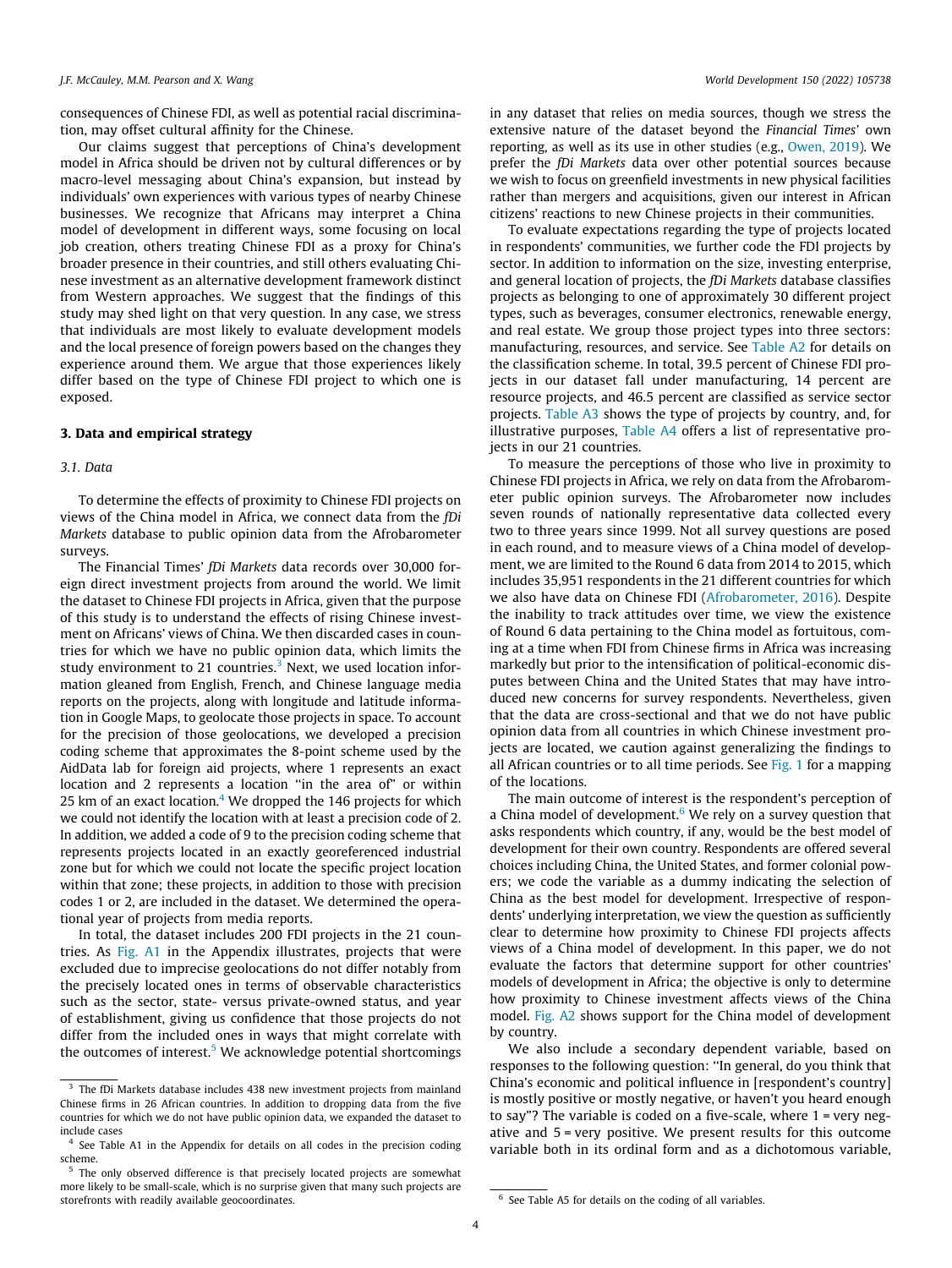<span id="page-4-0"></span>

Fig. 1. Locations of Chinese FDI and Surveyed Areas in the Round 6 Afrobarometer.

coded 1 for responses of ''somewhat positive" and ''very positive" and 0 otherwise.

To further evaluate the mechanisms behind respondents' views, we exploit questions that ask which factors contribute most to China's positive image and to its negative image. Options regarding China's positive image include 1) China's local business investment, 2) China's investment in infrastructure or other development in [respondent's country], 3) the cost of Chinese products, and 4) an appreciation of the Chinese people, culture and language.7 We code respondents' selection of each reason as a discrete dichotomous variable. Reasons for China's negative image include 1) Chinese economic activities taking jobs or business from [respondent's country], 2) land grabbing by Chinese individuals or businesses, 3) China's extraction of resources from Africa, 4) the quality of Chinese products, and 5) the behavior of Chinese citizens in [respondent's country]; we again treat each explanation as a discrete, dichotomous outcome.

# 3.2. Empirical strategy

First, we determine the proximity of respondents to Chinese FDI projects. Afrobarometer respondents are geolocated by enumeration area, typically representing a small village or a neighborhood in urban areas. Having generated geolocations for the Chinese FDI projects, we code respondents as living in proximity to one such project if a project falls within a given spatial radius of the enumeration area. We conduct analyses using radii of both 25 km and 50 km, measuring from the centroid coordinate of the enumeration area.<sup>8</sup>

Next, we wish to evaluate the effects of proximity to Chinese FDI projects while accounting for the potential nonrandom location of those projects that could correlate with views of the China

model. For that reason, a simple comparison of respondents located near Chinese investment and those far away from such investment would be insufficient. Instead, we code the operational year of Chinese FDI projects in our dataset, which ranges from 2003 to the present. If, at the time of the Round 6 Afrobarometer survey in 2014–2015, a project was operational, we code respondents living within 25 km (or 50 km) of that project as geographically proximate to an active Chinese FDI project, noting the project sector as manufacturing, resource, or service. If, on the other hand, a Round 6 respondent is located in proximity to an eventual project location but where no project yet exists, we code the respondent as proximate to an eventual project.

Given that eventual sites represent the locations of future or announced projects, this comparison mitigates potential threats to inference that could come from comparing outcomes across locations that differ in both their suitability for Chinese investment and, perhaps, their residents' perceptions of the China model of development.<sup>9</sup> This approach follows numerous studies that evaluate the effects of proximity to both foreign aid and FDI projects in low-income countries [\(Brazys & Kotsadam, 2020; Isaksson &](#page-10-0) [Kotsadam, 2018a; Knutsen et al., 2017](#page-10-0)). We further illustrate, in Fig. A3, that the sample is balanced on individual-level covariates across the categories of respondents close to active projects, eventual projects, and not close to any project, with the exception that those close to both active and eventual FDI projects tend to reside in more urban locations. This is to be expected given that many service and manufacturing sector projects locate in urban and periurban areas. Table A6 reports the number of survey respondents proximate to active projects, eventual projects, and not close to any Chinese FDI project for all included countries.

We estimate the effects of proximity to Chinese FDI projects using OLS regressions to facilitate interpretation.<sup>10</sup> The baseline model takes the form

# $Y_{iv} = \beta_1$ Acti $ve_i + \beta_2$ Eventual<sub>i</sub> +  $\lambda X_i + \alpha_c + \epsilon_i$

where Y is the outcome of interest for individual *i* living in enumeration area  $v$ . Active is a dichotomous variable representing proximity to a Chinese FDI project that is operational at the time of the survey respondent's participation in the Round 6 survey. As the date of project implementation is recorded only by year with no information on the month or day, we conservatively record respondents as proximate to an active project only if the project was operational in the year prior to the commencement of the Round 6 survey within individual i's country. Eventual is a dichotomous variable representing proximity to an eventual project that does not yet exist. We include a vector  $(X_i)$  of individual controls that includes age, age squared, gender, and education.<sup>11</sup> Analyses also include country fixed effects and standard errors clustered at the enumeration area level.

The key estimand is the difference in  $\beta_1$  and  $\beta_2$ ; that is, in the effect of living proximate to an active Chinese FDI project versus living near an eventual Chinese FDI project. In the results tables that follow, we thus begin by presenting the effects of proximity to active projects and eventual projects for each outcome of interest, using those respondents not close to any project as the base-

<sup>7</sup> Additional options include China's support for [respondent's country] in international affairs and China's policy of non-interference in the internal affairs of African countries. We do not evaluate the effects of proximity to Chinese FDI on those outcomes as the study focuses on local development-related concerns.

<sup>8</sup> For sector-specific analyses, we code respondents' proximity based on the presence or absence of a nearby project of that type, irrespective of co-location with other types of Chinese FDI. We do this both for theoretical reasons, as we do not expect proximity to one type of project to significantly alter the effects of another type of project, and because too few respondents live proximate to one exclusive type of project to allow for effective analyses.

<sup>&</sup>lt;sup>9</sup> This approach assumes that perceptions in eventual locations are similar to (or can serve as counterfactuals for) perceptions in active places, aside from not having Chinese FDI. The assumption could be violated in two obvious ways. First, in an extreme case, active cases could be almost entirely in one sector and eventual ones in a different sector. Our analyses by sector help to mitigate this concern, as we compare active and eventual in the same sector. Second, a location may change due to unobserved time-varying factors. We conduct analyses with narrower timeframes to address this possible concern.

See [Freedman \(2008\).](#page-10-0)

<sup>&</sup>lt;sup>11</sup> Education is coded on a ten-point scale in Round 6 from no formal education to post-graduate.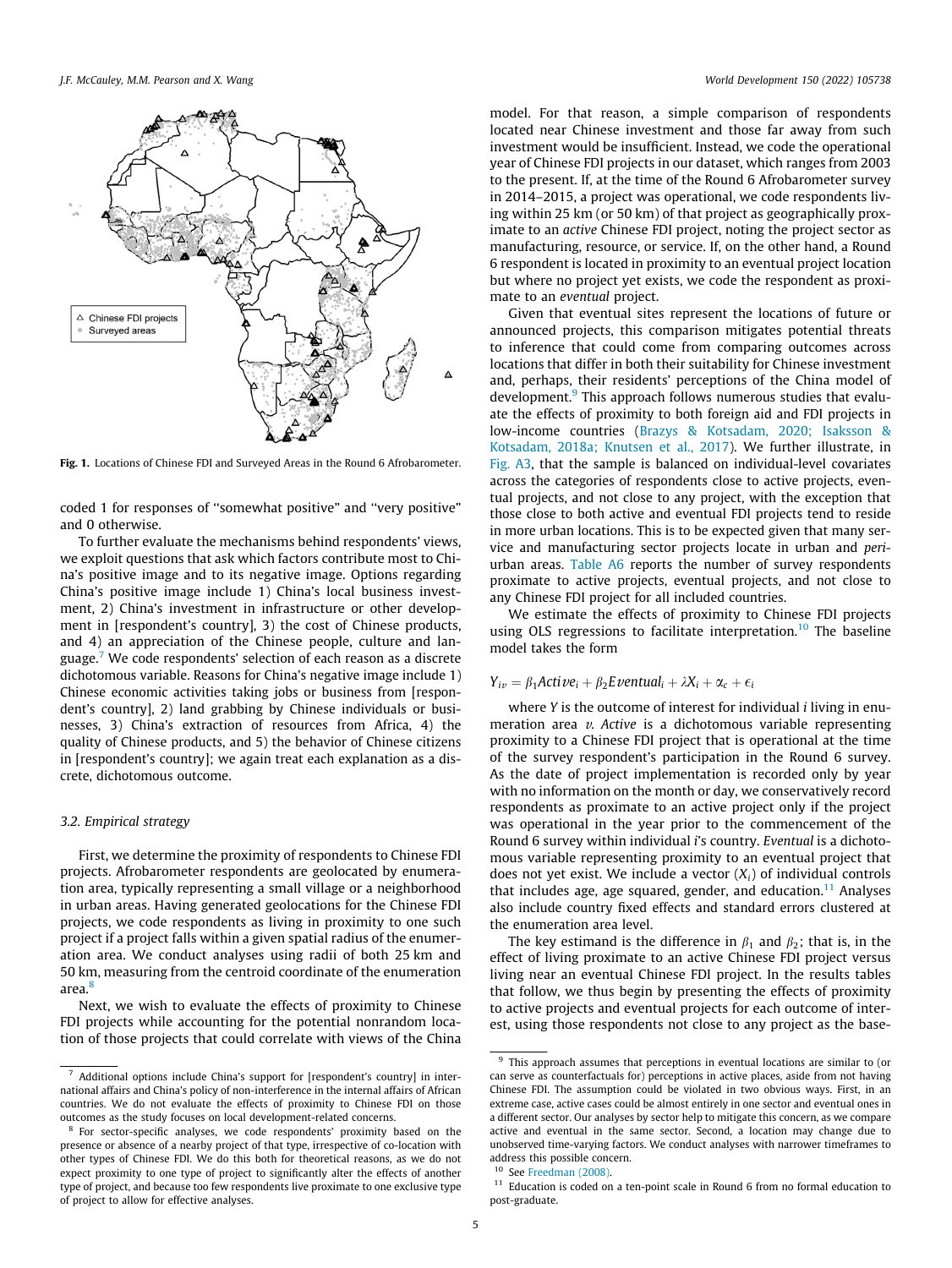line. We then present the statistical difference in the proximity effects of active and eventual projects  $(\beta_1 - \beta_2)$ , noting the pvalues of those differenced outcomes.<sup>12</sup>

# 4. Results

[Table 1](#page-6-0) presents descriptive statistics for the survey respondents. Approximately 14 percent of respondents from the Afrobarometer Round 6 surveys live within 50 km of an active Chinese FDI project. Overall, close to one-quarter of respondents (24.4 percent) view China as the best model of development for the future of their country. Respondents have a mean age of 37 years and an average education level of just above primary school completion, suggesting that the sample is not biased toward better educated areas or individual respondents.

# 4.1. Perceptions of the attractiveness of a China model of development

We present the results for our primary analyses regarding perceptions of a China model of development in [Table 2.](#page-6-0) Column 1 reports results for perceptions of the China model as the best model for the future development of the respondent's country, with the key independent variable of proximity to Chinese FDI measured using 25 km buffers. In Columns 2 and 3, the dependent variable is the degree to which respondents view China's economic and political influence in positive terms, in ordinal and dummy form, respectively. We repeat those analyses in Columns 4 through 6 using buffers of 50 km.

The results suggest that, rather than bolstering views of a China model of development, proximity to Chinese FDI projects results in weaker support for a China model. Using radii of both 25 km (Column 1) and 50 km (Column 4), the coefficients on Active are negative, while the coefficients on Eventual are larger and positive; these results indicate that respondents living near eventual project locations hold optimistic views of the China model, but when nearby projects are actually operational, the optimism vanishes. Indeed, the difference in responses between those living near active FDI projects and those living near eventual FDI locations (that is, the Active-Eventual difference) is negative and statistically significant, with p-values of 0.006 (for 25 km buffers) and 0.000 (for 50 km buffers). The differences indicate that living within 50 km of an active Chinese FDI site makes respondents about 4.5 percentage points less likely than those living near eventual project locations to view the China model as the best option for their own country, holding other factors constant. Considering that, on average, 24.4 percent of respondents view China as the best model of development, this drop in support among those living near an operational Chinese FDI project is equivalent to an 18 percent decrease.

As Columns 2, 3, 5, and 6 of [Table 2](#page-6-0) indicate, proximity to Chinese FDI projects is also not a significant predictor of perceptions that China's economic and political influence is positive; all of the (Active-Eventual) differences are negative, though none are sta-

tistically significant.<sup>13</sup> Together, the findings do not bode well for China if an objective of expansive Chinese commercial activity in Africa is to bolster the appeal of a China model of development.

The analyses in [Table 2](#page-6-0) apply buffers of 25 km and 50 km to determine proximity to Chinese FDI projects; these distances are consistent with other studies that evaluate the proximity effects of FDI and foreign aid projects ([Brazys & Kotsadam, 2020;](#page-10-0) [Isaksson & Kotsadam, 2018a; Knutsen et al., 2017\)](#page-10-0). In [Fig. 2,](#page-6-0) we further illustrate the relationship between proximity to Chinese FDI projects and perceptions of the China model as the best option for development using variable distances up to 200 km. We establish spatial windows every 25 km up to 200 km, and we run the same analyses controlling for individual-level demographic factors and including country fixed effects, with standard errors clustered at the enumeration area level. We then plot the Active-Eventual difference. This analysis confirms the patterns presented in the regression table: at closer proximity, those living near active project locations are notably less likely to favor a China model than are those living near eventual project locations, resulting in point estimates significantly below the zero line. As the distance increases to include respondents further away from project locations, the results attenuate to zero as anticipated, though support for a China model remains lower among those living near active Chinese FDI projects for distances up to 75 km.

#### 4.2. Sector-specific effects

To better understand the mechanisms behind respondents' skepticism of the China model, and to explore patterns in the effects of proximity to particular types of Chinese FDI projects, we next conduct analyses by project sector. If our theory that direct exposure to FDI projects shapes perceptions of the China model is correct, then projects with different impacts on community members might elicit different responses. We begin by replicating the models that evaluate the determinants of support for the China model and of a positive image of China, only this time disaggregated by sector type. We then consider how proximity to different types of Chinese FDI correlates with different explanations for the two sides of Chinese commercial activity in respondents' communities.

Analyses of support for the China model and of China's positive image among respondents living proximate to manufacturing projects, resource projects, and service projects are reported in Appendix Tables B1–B3, respectively. Focusing on the Active-Eventual difference, we find evidence consistent with the pooled findings: respondents living in proximity to all three project types are significantly less likely to view the China model as the best model of development for their country, and their views of China's economic and political image remain ambiguous.

Respondents were also asked what factors they think contribute most to China's positive image and its negative image. In results pooled across project sectors, we find no evidence that any one factor is statistically responsible for China's positive image among respondents: both in proximity to active projects and eventual project locations, the substantive effects of proximity on favorable views of China's business assistance, infrastructure development, cost of products, and culture are all negligible, and the differences

 $12$  We noted that some countries only have observations on Active or Eventual. By using the sample from all countries, we rely on model extrapolation, assuming that the estimated relationships hold in countries with no observations in a particular category. Alternatively, we could restrict the sample to the 9 countries that have observations in all categories (using 25km buffers). While avoiding model extrapolation, this approach also jettisons potentially useful information, as countries with observations on Active but not Eventual will be discarded. As a robustness check, we report results using the restricted sample.

<sup>&</sup>lt;sup>13</sup> The crosstab in Table A7 indicates modest correlation between our two outcome variables: among the respondents who call China's model the best for their country, 79 percent also have positive perceptions of China's economic and political influence. Among those who do not choose China as the best model of development, views of China's economic and political influence remain rather positive, a finding in keeping with the generally positive survey evidence of perceptions of China in Africa [\(Burke,](#page-10-0) [2007; Ndulo, 2008; Sautman & Yan, 2009](#page-10-0)). We note that our main dependent variable is measured compositionally, so the choice of one country precludes the choice of others even if the respondent maintains positive views of other countries' influence.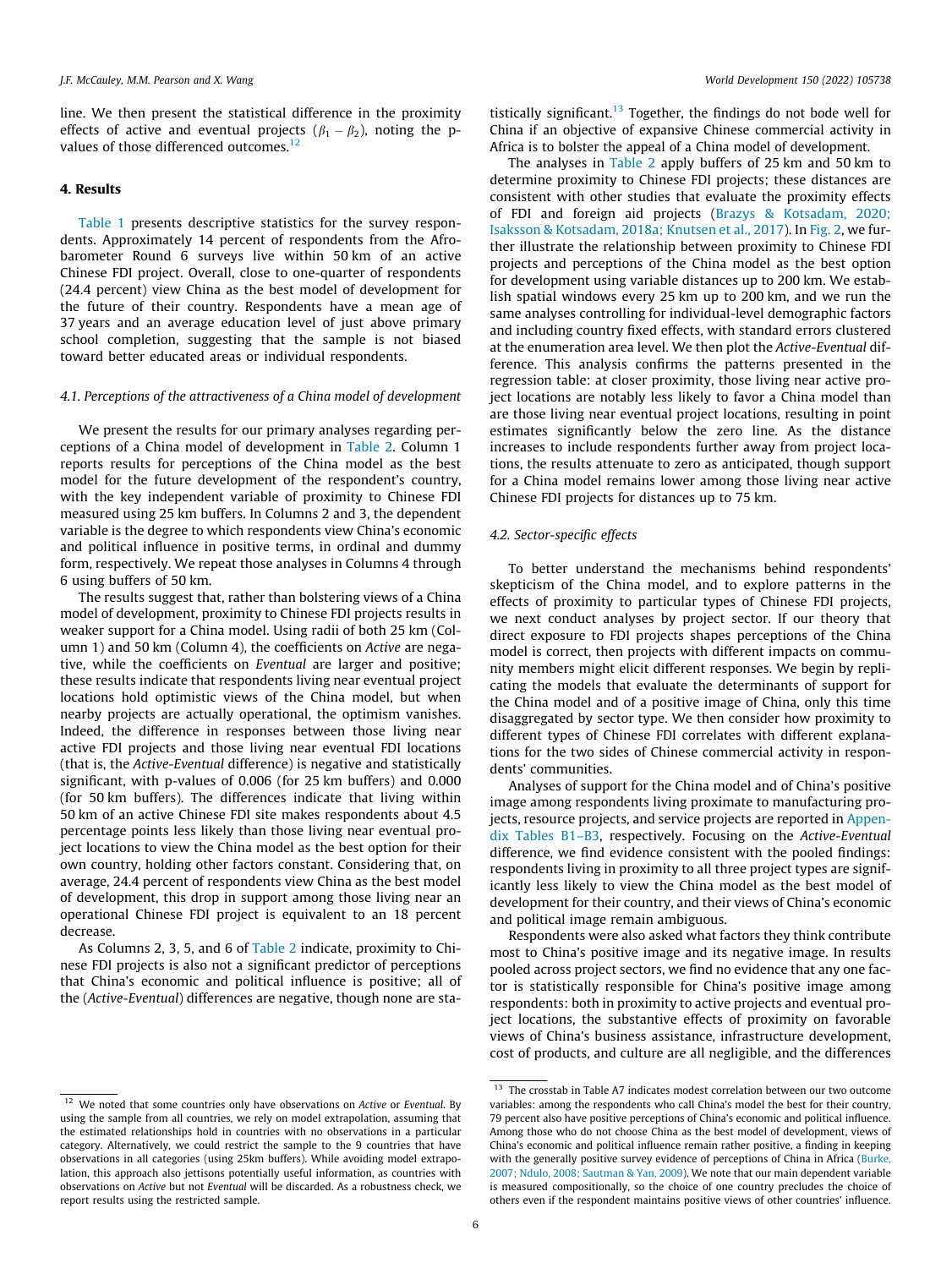# <span id="page-6-0"></span>J.F. McCauley, M.M. Pearson and X. Wang World Development 150 (2022) 105738

l,

Descriptive statistics.

| Variables                                | N      | Mean   | St.Dev. | Min    | Pctl_25 | Pctl_75 | Max     |
|------------------------------------------|--------|--------|---------|--------|---------|---------|---------|
| Close to active Chinese FDI (25 km)      | 35,951 | 0.106  | 0.308   | 0.000  | 0.000   | 0.000   | 1.000   |
| Close to eventual Chinese FDI (25 km)    | 35,951 | 0.101  | 0.301   | 0.000  | 0.000   | 0.000   | 1.000   |
| Close to active Chinese FDI (50 km)      | 35,951 | 0.138  | 0.345   | 0.000  | 0.000   | 0.000   | 1.000   |
| Close to eventual Chinese FDI (50 km)    | 35,951 | 0.128  | 0.334   | 0.000  | 0.000   | 0.000   | 1.000   |
| China as the best model of development   | 35,938 | 0.244  | 0.429   | 0.000  | 0.000   | 0.000   | 1.000   |
| China's image (dummy)                    | 35,934 | 0.579  | 0.494   | 0.000  | 0.000   | 1.000   | 1.000   |
| China's image (ordinal)                  | 30,725 | 3.625  | 1.240   | 1.000  | 3.000   | 5.000   | 5.000   |
| China's business investment              | 35,942 | 0.191  | 0.393   | 0.000  | 0.000   | 0.000   | 1.000   |
| Investment in infrastructure/development | 35,942 | 0.264  | 0.441   | 0.000  | 0.000   | 1.000   | 1.000   |
| The cost of Chinese products             | 35,942 | 0.240  | 0.427   | 0.000  | 0.000   | 0.000   | 1.000   |
| Chinese people and culture               | 35,942 | 0.020  | 0.141   | 0.000  | 0.000   | 0.000   | 1.000   |
| China's extraction of resources          | 35,942 | 0.104  | 0.305   | 0.000  | 0.000   | 0.000   | 1.000   |
| Land grabbing                            | 35,942 | 0.072  | 0.259   | 0.000  | 0.000   | 0.000   | 1.000   |
| Taking jobs or business away             | 35,942 | 0.136  | 0.343   | 0.000  | 0.000   | 0.000   | 1.000   |
| The quality of Chinese products          | 35,942 | 0.393  | 0.488   | 0.000  | 0.000   | 1.000   | 1.000   |
| Chinese people's behavior                | 35,942 | 0.054  | 0.225   | 0.000  | 0.000   | 0.000   | 1.000   |
| Urban                                    | 35,951 | 0.851  | 0.980   | 0.000  | 0.000   | 2.000   | 2.000   |
| Age                                      | 35,733 | 37.033 | 14.332  | 18.000 | 26.000  | 45.000  | 105.000 |
| Gender                                   | 35,951 | 0.504  | 0.500   | 0.000  | 0.000   | 1.000   | 1.000   |
| Education                                | 35,855 | 3.703  | 2.104   | 0.000  | 2.000   | 5.000   | 9.000   |

# Table 2

Chinese FDI and Perceptions of the China Model and China's Image

|                               | Distance buffers: 25 km |                |            | Distance buffers: 50 km |                |          |  |
|-------------------------------|-------------------------|----------------|------------|-------------------------|----------------|----------|--|
|                               | Best model              | Positive image |            | Best model              | Positive image |          |  |
|                               | China                   | Ordinal        | Dummy      | China                   | Ordinal        | Dummy    |  |
|                               | (1)                     | (2)            | (3)        | (4)                     | (5)            | (6)      |  |
| Active                        | $-0.010$                | $-0.046$       | $-0.005$   | $-0.007$                | $-0.006$       | 0.010    |  |
|                               | $(-1.142)$              | $(-1.529)$     | $(-0.438)$ | $(-0.784)$              | $(-0.216)$     | (0.992)  |  |
| Eventual                      | 0.026                   | $-0.025$       | 0.005      | 0.038                   | $-0.004$       | 0.019    |  |
|                               | (2.406)                 | $(-0.876)$     | (0.418)    | (3.750)                 | $(-0.146)$     | (1.656)  |  |
| Active-Eventual               | $-0.036$                | $-0.020$       | $-0.010$   | $-0.045$                | $-0.002$       | $-0.009$ |  |
| $F$ test: Active-Eventual = 0 | 7.541                   | 0.282          | 0.421      | 13.001                  | 0.002          | 0.377    |  |
| p value                       | 0.006                   | 0.595          | 0.516      | 0.000                   | 0.966          | 0.539    |  |
| Individual Controls           | Yes                     | Yes            | Yes        | Yes                     | Yes            | Yes      |  |
| Country fixed effects         | Yes                     | Yes            | Yes        | Yes                     | Yes            | Yes      |  |
| Number of countries           | 21                      | 21             | 21         | 21                      | 21             | 21       |  |
| Number of enumeration areas   | 4773                    | 4759           | 4773       | 4773                    | 4759           | 4773     |  |
| Number of observations        | 35,627                  | 30,542         | 35,623     | 35,627                  | 30,542         | 35,623   |  |
| Adjusted R squared            | 0.049                   | 0.130          | 0.101      | 0.050                   | 0.130          | 0.101    |  |

Note: All models include individual controls of urban, age, age squared, gender, and education. We report t-statistics in parentheses. Standard errors are clustered at the survey enumeration level.



Fig. 2. Chinese FDI and Perceptions of the China Model: Effects by Distance Note: Effects are estimated using datasets with distance buffers at 25 km, 50 km, 75 km, 100 km, 125 km, 150 km, 175 km, and 200 km. The differences between Active and Eventual are plotted with 95% confidence intervals. All models include individual controls and country fixed effects. Standard errors are clustered at the survey enumeration level.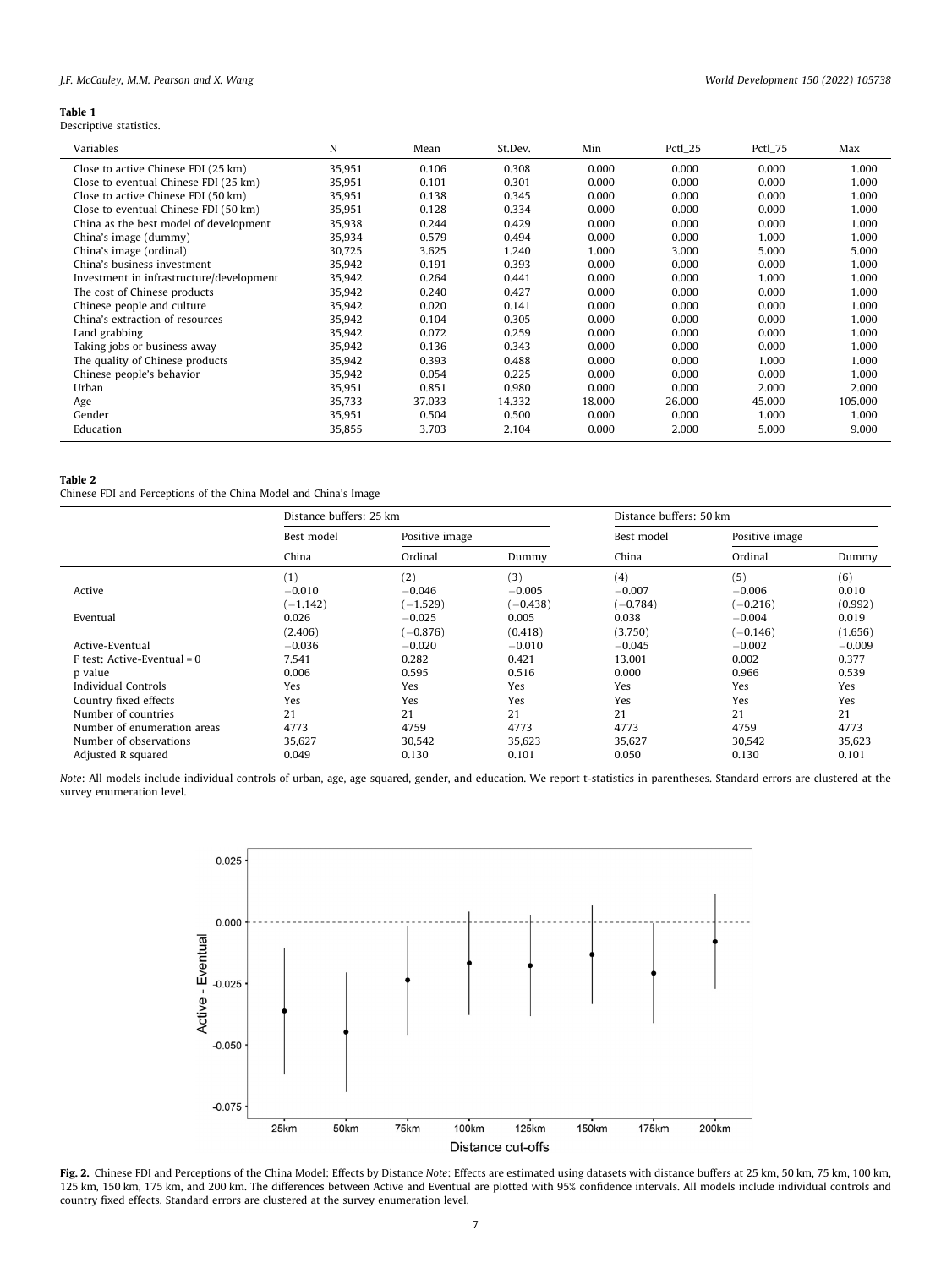

Fig. 3. Factors Contributing Most to China's Positive Image: Results by Sector Note: For each positive factor, the differences between Active and Eventual are plotted with 95% confidence intervals. The results are estimated using the 50 km distance cut-off. Positive estimates mean that respondents are more likely to choose this as the most important factor contributing to China's positive image. All models include individual controls and country fixed effects. Standard errors are clustered at the survey enumeration level.

between respondents who are proximate to active and eventual locations are statistically indistinguishable from zero. See Table C1 for details.

Disaggregating responses based on proximity to different types of Chinese FDI projects tells a more nuanced story. Fig. 3 presents the effects of proximity on each potential explanation for China's positive image, separated by sector type. Regarding Chinese manufacturing projects, those who live in close proximity to active manufacturing sites are significantly more likely to attribute China's positive image to its investment in local infrastructure and development; the Active-Eventual difference is positive and statistically significant at both 25 km and 50 km radii (see Table C2 for regression results). This we speculate is a function of the development benefits from Chinese manufacturing investments and the associated road and transit improvements that accompany Chinese manufacturing for the purpose of carrying goods to market. Proximity to resource projects is not statistically related to any particular feature that speaks to China's positive image (see Table C3 for details). In the context of Chinese service projects, conversely, those living near the projects do not emphasize infrastructure development; instead, they are more likely to attribute China's positive image to its people and culture (p = .028 using 50 km buffers) and to the affordable cost of Chinese products  $(p = .101$  at 50 km buffers; see Table C4).

Respondents also offer nuanced views regarding the reasons for negative images of China in Africa. First, in results pooled across project type, proximity to Chinese FDI correlates statistically with one explanation for China's negative image: the quality of products (see Table D1). That is, respondents who live close to an active Chinese FDI project are statistically more likely than those living near eventual project locations to suggest that, to the extent that people have a negative view of China, it can be attributed to the poor quality of products that Chinese companies bring to market in their country. The difference of 0.043 ( $p = .003$ ) using a 50 km buffer indicates that proximity to an active project makes respondents 4.3 percentage points more likely than their counterparts close to eventual project locations to view the quality of Chinese products as reflecting poorly on China, relative to the baseline of those not close to any project location. Given that, on average, 39.3 percent of respondents view the poor quality of Chinese products as the

factor contributing most to China's negative image, this is equivalent to an 11 percent increase. We note that, in the manner in which the Afrobarometer questions were posed, we are unable to determine whether respondents themselves associate poor quality products with China or whether they interpret the negative aspects of China's image as owing to this factor more broadly, among their compatriots.

In proximity to different types of Chinese FDI projects, views on the causes of China's negative image again differ. As [Fig. 4](#page-8-0) illustrates, those living near active manufacturing projects are more likely than their counterparts living near eventual manufacturing locations to view product quality as a cause of negative views of China, though they are also less likely to suggest that extraction of resources from Africa is a problem with China's presence (see Table D2 for details). This may be a function of anticipated extractive practices that in fact are less common to the types of manufacturing plants that Chinese firms construct in the region, which often include products such as beverages, medical devices, and packaging. Conversely, those living near Chinese resource projects are more likely to suggest that land grabbing by Chinese businesses or individuals ( $p = .090$  using 50 km buffers but significant for 25 km buffers,  $p = .015$ ) and the threat to local jobs ( $p = .034$  using 50 km buffers) explain the negative image of China in Africa (see Table D3). This finding is consistent with concerns about a new commercial colonialism in the region, and it suggests that community members in African countries indeed evaluate Chinese investment projects, and China's model of development more broadly, according to the precise impact that those projects have locally. Finally, proximity to active service projects is again associated with greater concerns regarding the quality of Chinese products (Table D4).

A case emblematic of the patterns we see in our analyses is an investment by the China National Offshore Oil Company (CNOOC) in a new drilling and refinery location and associated offices in Hoima, Uganda. Prior to the project's operationalization in 2014, the Ugandan government touted it as an opportunity to ''dramatically increase" development in the country.<sup>14</sup> As the project was

<sup>14</sup> See details in the Fortune of Africa report on Uganda: https://fortuneofafrica.com/ ug/oil-and-gas-sector-in-uganda/.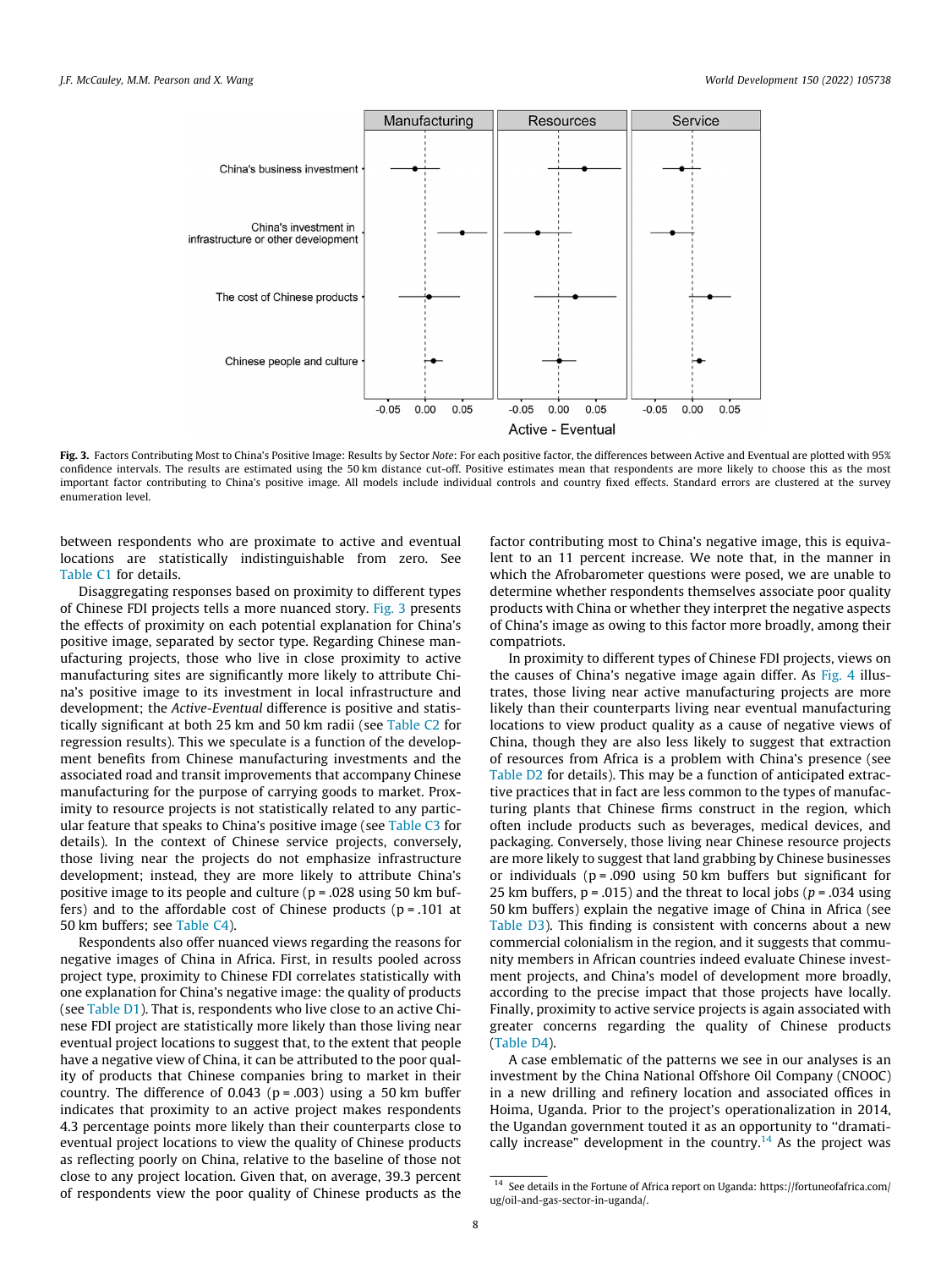<span id="page-8-0"></span>

Fig. 4. Factors Contributing Most to China's Negative Image: Results by Sector Note: For each negative factor, the differences between Active and Eventual are plotted with 95% confidence intervals. The results are estimated using the 50 km distance cut-off. Positive estimates mean that respondents are more likely to choose this as the most important factor contributing to China's negative image. All models include individual controls and country fixed effects. Standard errors are clustered at the survey enumeration level.

implemented, however, residents of 13 nearby villages had their lands seized to accommodate the refinery, with compensation falling short of agreed upon rates ([Musisi, 2015\)](#page-10-0). Widespread frustration followed, and in our dataset, just 12.5 percent of nearby residents surveyed a year later expressed support for the China model as the best model of development for their country.

# 4.3. Robustness tests

The sector-specific findings above highlight the extent to which African respondents evaluate the China model of development as a function of the specific Chinese investment projects in their local communities. We explore the robustness of the findings through a series of additional tests.

First, we run models using subnational, ADM1 fixed effects rather than country fixed effects to account for potential patterns across regions within the included countries. As the results in Table E1 show, the Active-Eventual difference in preferences for a China model of development remains negative and statistically significant.

Next, to reinforce the identification strategy, we restrict the timeframes within which respondents can be classified as living proximate to an active or eventual Chinese FDI project. Our baseline dataset connects respondents from the Round 6 Afrobarometer survey in 2014–2015 to active or eventual Chinese FDI projects from 2003 to 2018. However, enumeration areas may change in systematic ways over that time period, as might the characteristics of projects that locate in them. Indeed, as Fig. E1 in the Appendix illustrates, more recent projects are more likely to be in the service sector and initiated by private firms as opposed to state-owned ones. We thus employ tighter temporal windows to improve inferences regarding the causal impact of projects in respondents' communities. Tables E2–E5 in the Appendix present the results with samples restricted to within four years, three years, two years, and one year, respectively. Despite the reduction in sample sizes, proximity to Chinese FDI projects—again measured as the difference between the effects of proximity to active and eventual projects—remains a statistically significant predictor of weaker support for the China model using 50 km buffers all the way down to windows of two years. The relatively small sample size in the

one-year window increases the standard errors to the point that the Actual-Eventual difference is no longer statistically significant, though the estimate remains substantively consistent.

Third, we restrict the analyses to the nine countries (using 25 km buffers) and seven countries (using 50 km buffers) in which projects can be located within those distances of respondents in both the active and eventual stages.<sup>15</sup> Doing so addresses the concern that the main findings rely on modeled extrapolations that potentially mask heterogeneous effects of operational Chinese FDI projects across countries. The results, presented in Table E6, indicate that—despite a sample size of approximately half the original—the Active-Eventual difference remains negative and statistically significant at the 50 km spatial buffer for support for a China model of development. Additionally, rather than using those not close to a Chinese FDI project at any stage as the baseline category, we exclude all respondents not close to any project, thus comparing those living close to active projects against a baseline of those proximate to eventual project locations. Again the sample size is severely restricted, but the coefficients on support for the China model remain negative and statistically significant. See Table E7.

We also run the analyses separately for projects in capital city regions, which comprise about 40 percent of the total, and in rural regions, in order to ensure that the results are not driven by bigcity respondents. As Table E8 shows, the results are actually somewhat weaker both substantively and statistically in capital city regions, though proximity to Chinese FDI undermines support for a China model of development in both settings.

Next, we surmise that the findings may be driven in particular by younger respondents, who may be more likely to experience both the positive and negative views of Chinese FDI as they seek jobs and make greater use of new technologies and services. Thus, in Tables E9–E14 we analyze the explanations for positive and negative views of China by age category. The results indicate that proximity to Chinese FDI does not make younger respondents aged 18–28 particularly inclined to cite any one reason for China's pos-

<sup>&</sup>lt;sup>15</sup> With wider buffers, two countries lose observations on eventual locations as more observations are now coded as active. Once a respondent is close to at least one active project, it is coded as active even if the respondent is simultaneously close to other eventual projects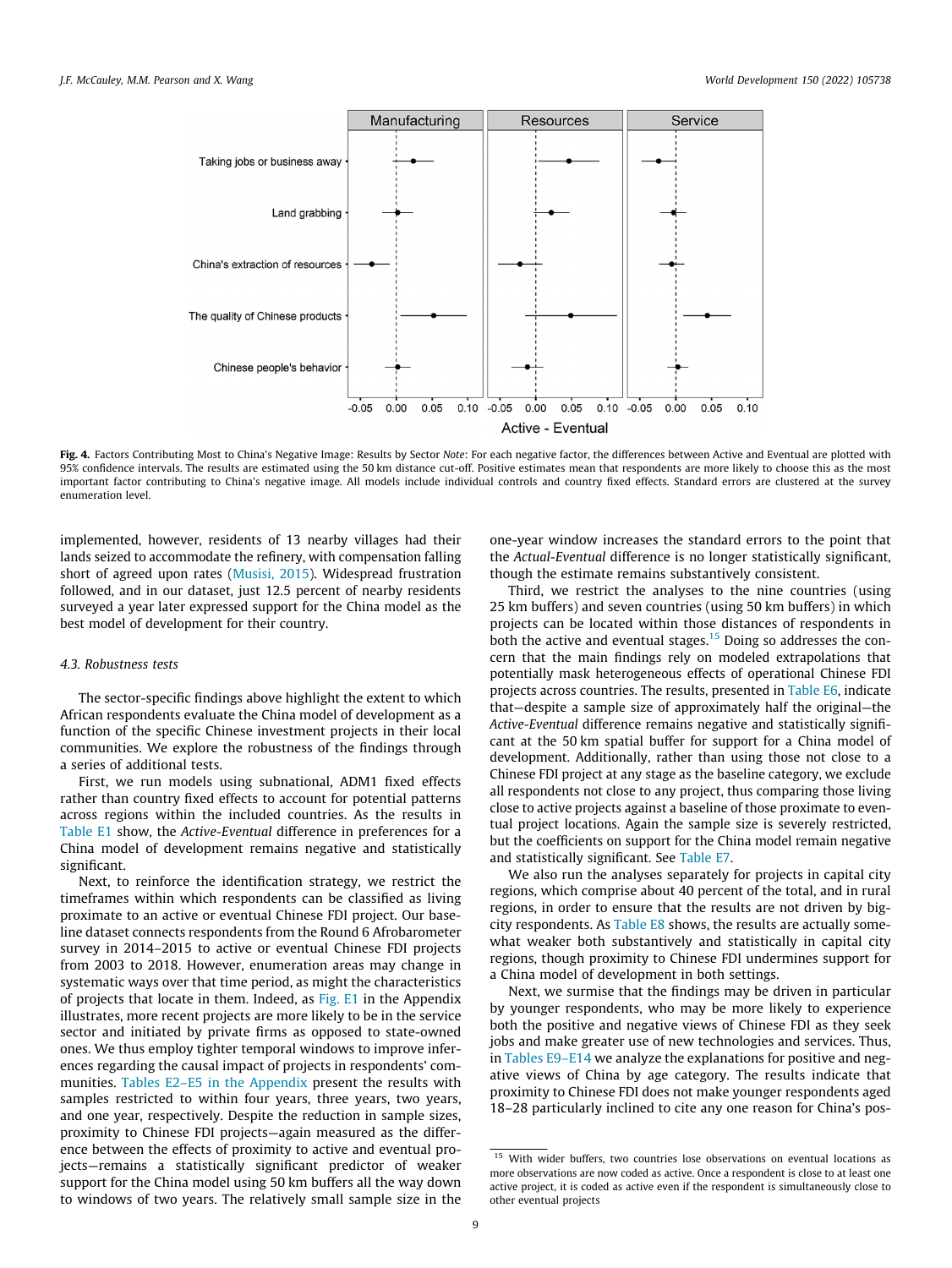itive image. Among respondents aged 29–41, conversely, proximity to Chinese FDI correlates significantly with excitement over the lower cost of Chinese products. On the other hand, among both the younger age category and those aged 29–41, respondents who live in proximity to Chinese FDI are significantly more likely to cite the poor quality of Chinese products as a detriment to China's image.

Additionally, we replicate the main analysis using other foreign powers' economic models as the dependent variable. The findings, presented in Table E15, are noteworthy: support for the U.S. model of development remains unchanged in proximity to Chinese FDI, and the decline in support for the China model is offset by a rise in support for the former colonial power. We take this finding as suggestive of the possibility that respondents pine for the foreign power they know best when confronted with economic involvement from a new major player. The results also provide reassurance that popular reactions to nearby Chinese FDI are reasoned rather than arbitrary.

Finally, we conduct a placebo test to further gauge the robustness of the relationship. Using a randomization inference, we randomize respondents' status as proximate to active or eventual Chinese FDI projects, while maintaining the same ratio as in our original dataset. The idea is to create counterfactuals in which the timing of projects could have been different, such that, for example, respondents close to eventual projects could have instead been close to active projects, with some probability. We then calculate the Active-Eventual difference to generate one placebo effect, and we repeat the process 5,000 times. Next, we compare the observed effect to those placebo effects—which should have a distribution centered around zero—to determine whether proximity to active projects indeed reduces support for the China model. The outcome, shown in Fig. 5, confirms that the negative effect of proximity to active Chinese FDI projects on views of the China model of development falls well outside the range of effects generated randomly.

# 5. Conclusion

Chinese FDI projects are increasingly making footprints in African communities, emblematizing a China model of development for those who live nearby. In this paper, we consider how proximity to those projects reshapes Africans' views of the China model. Research to this point has focused primarily on the macro-level consequences of outward investment from Chinese firms, but much less is known about its micro-level effects.

To evaluate this relationship, we geolocate Chinese FDI projects in Africa and merge those data with georeferenced public opinion data. Doing so allows us to spatially connect over 35,000 survey respondents to 200 Chinese investment projects. To mitigate concerns regarding the potential nonrandom location of Chinese investment, we rely on variation in the start dates of FDI projects to categorize respondents as living near an active Chinese project, an eventual one, or no Chinese FDI at any stage. By comparing the difference in effects between those who live near an operational project and those who live near a project site that will eventually host Chinese investment but that does not at the time of the survey, we are able to determine the extent to which proximity to Chinese FDI changes local residents' outlook on the China model while accounting for time invariant factors that may correlate with both the selection of investment sites and, potentially, views about China.

The results indicate that, for whatever benefits Chinese investment may generate at the macro or national levels, such investment does not appear to boost support among Africans for China's approach to development. We find that proximity to active



Fig. 5. Chinese FDI and Perceptions of the China Model: Randomization Inference Note: The randomization inference is conducted using the dataset with a 50 km distance cut-off. For respondents who are close to active or eventual Chinese FDI, we randomize their status as proximate to active or eventual projects using the same ratio as in the original dataset. For each placebo dataset, we have 4957 respondents randomly assigned as active and the remaining 4596 as eventual. Respondents who are not close to Chinese FDI are the same from the original dataset. As the main analysis, we calculate the differences between Active and Eventual to get the placebo effects. The process is repeated 5000 times. We plot the true estimated effect together with the distribution of 5000 placebo effects.

Chinese FDI projects results in an 18 percent decline in support for the China model compared to those who live near eventual project locations, and the results persist up to distances of approximately 75 km. Furthermore, the findings underscore the importance that community members in Africa place on the local costs and benefits that they experience due to Chinese investment: respondents living near manufacturing projects view infrastructure development as a positive contribution from the Chinese; those living near service projects appreciate the cultural exchange with Chinese entrepreneurs and staff but lament the poor quality of Chinese products on the market; and those living near resource-related projects express concerns about Chinese land grabs and job threats. These results run counter to broader narratives suggesting more uniformly positive or negative reactions to Chinese FDI and the China model in Africa [\(Sautman & Yan, 2009](#page-11-0)). We note further that respondents have relatively positive views of the China model in proximity to eventual project locations, but once projects are operational, that excitement dissipates, and the nuanced effects of particular project types shape their evaluation of China's image.

These findings contribute to numerous literatures. Regarding the literature on China's presence in Africa, this study looks beyond China's own motivation and the national-level consequences for African states to instead consider the consequences of Chinese investment for the community members living near Chinese projects. To the set of studies that evaluates micro-level preferences in Africa, our paper explores an outcome—support for a China model of development—that has important political and economic implications but which remains understudied, particularly in terms of the proximity effects of Chinese investment projects. Regarding the literature on FDI as a political economic strategy, the results shed important light on the variation in popular reactions to FDI, demonstrating that those reactions may shift as a function of the particular type of project that locates in a community.

Beyond its contributions to the literature, the study has important implications for political decision-making in Africa. Chinese firms are poised to continue expanding their investment in African communities [\(Jayaram et al., 2017\)](#page-10-0), and to this point many African leaders have welcomed those investments, tacitly or explicitly endorsing a China model of development in the process. What this study suggests is that the embrace of Chinese investment may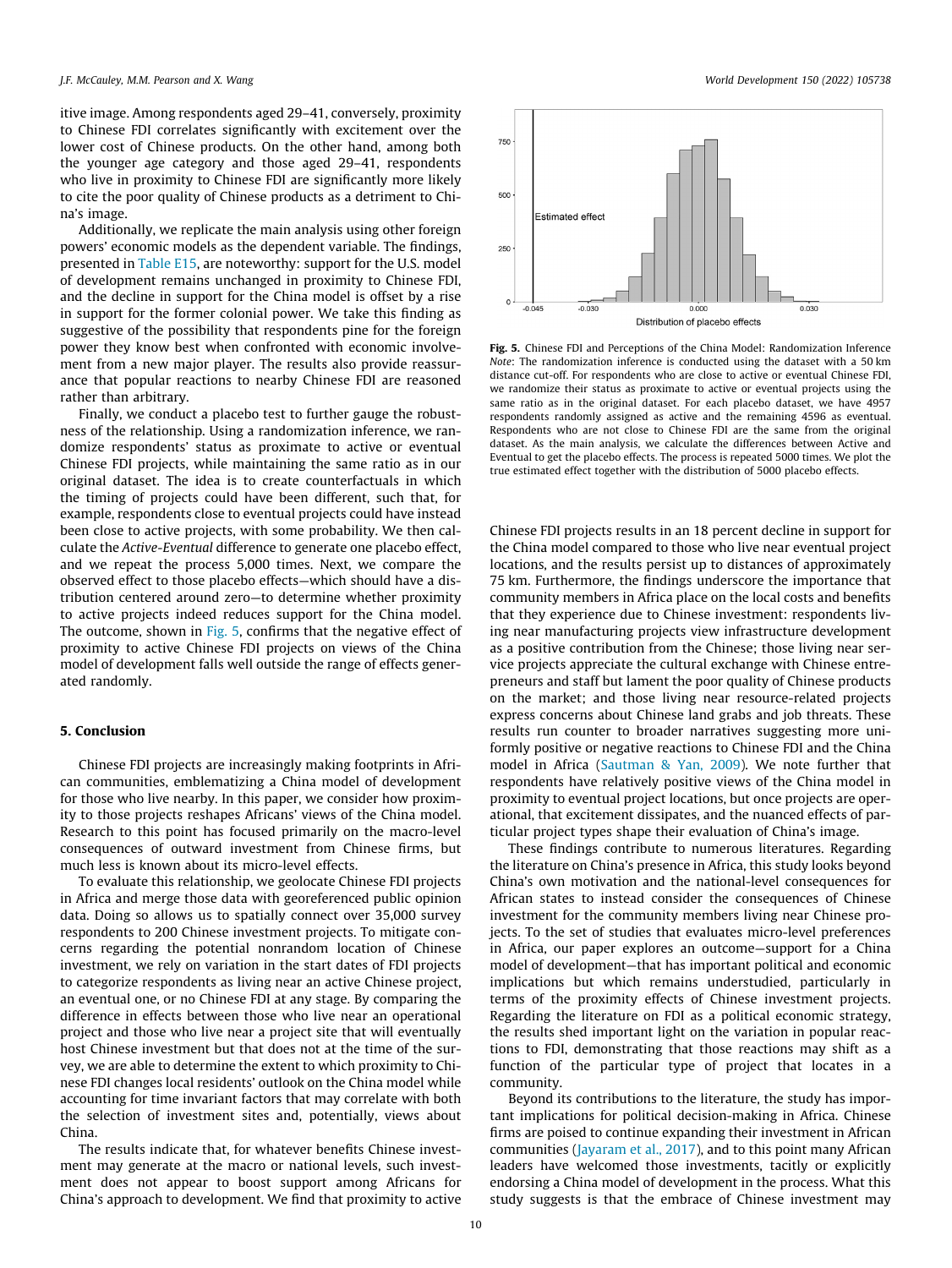<span id="page-10-0"></span>eventually prove costly in terms of political support for African leaders. At a minimum, political decision-makers may learn to exercise greater measures to combat the adverse popular effects of particular types of Chinese investment, even as they facilitate the positive aspects of Chinese manufacturing, resource, and service projects.

Future research might build on these findings in numerous ways. We encourage additional studies that exploit the precise geolocation of Chinese FDI projects to evaluate other related outcomes, and indeed to similarly study the effects of precisely geolocated investment from other countries. Studies might also examine more closely the mechanisms underpinning support for or rejection of the China model in Africa; we speculate that attitudes differ depending on the particular type of project located in a community, and we provide suggestive evidence in support of this claim, but future studies could be designed precisely with this objective in mind. Finally, as Chinese investment to Africa continues over time, researchers may be in position to determine how skepticism of the China model impacts economic and foreign policy decisions in countries receiving Chinese FDI.

# CRediT authorship contribution statement

John F. McCauley: Conceptualization, Methodology, Writing original draft, Writing – review & editing, Supervision. Margaret M. Pearson: Conceptualization, Resources, Writing – review & editing, Funding acquisition. Xiaonan Wang: Conceptualization, Methodology, Data curation, Writing – review & editing.

# Acknowledgements

The authors thank the Financial Times and the Afrobarometer for access to data, and the Dr. Horace V. and Wilma E. Harrison Distinguished Professorship at the University of Maryland for financial support.

# Appendix A. Supplementary data

Supplementary data to this article can be found online at [https://doi.org/10.1016/j.worlddev.2021.105738.](https://doi.org/10.1016/j.worlddev.2021.105738)

#### References

- Afrobarometer. (2016). Data, All countries, Round 6, 2014-2015. [http://www.](http://www.afrobarometer.org) [afrobarometer.org](http://www.afrobarometer.org).
- Ang, Y.Y. (2018, June 29). The Real China Model: It's Not What You Think It Is. Foreign Affairs. [https://www.foreignaffairs.com/articles/asia/2018-06-29/real](https://www.foreignaffairs.com/articles/asia/2018-06-29/real-china-model)[china-model.](https://www.foreignaffairs.com/articles/asia/2018-06-29/real-china-model)
- [Antwi-Boateng, O. \(2017\). New world order neo-colonialism: A contextual](http://refhub.elsevier.com/S0305-750X(21)00353-3/h0015) [comparison of contemporary China and European colonization in Africa.](http://refhub.elsevier.com/S0305-750X(21)00353-3/h0015) [Africology: The Journal of Pan-African Studies, 10](http://refhub.elsevier.com/S0305-750X(21)00353-3/h0015)(2), 177–195.
- [Batchelor, K., & Zhang, X. \(Eds.\). \(2017\).](http://refhub.elsevier.com/S0305-750X(21)00353-3/h0020) China-Africa Relations: Building Images [Through Cultural Co-operation, Media Representation, and Communication](http://refhub.elsevier.com/S0305-750X(21)00353-3/h0020). [Oxford, UK: Taylor & Francis.](http://refhub.elsevier.com/S0305-750X(21)00353-3/h0020)
- Bates, R. H. (2008). [When things fall apart: State failure in late century Africa](http://refhub.elsevier.com/S0305-750X(21)00353-3/h0025). New [York: Cambridge University Press.](http://refhub.elsevier.com/S0305-750X(21)00353-3/h0025)
- [Blair, Robert A., & Roessler, Philip \(2021\). Foreign aid and state legitimacy: Evidence](http://refhub.elsevier.com/S0305-750X(21)00353-3/h0030) [on Chinese and US aid to Africa from surveys, survey experiments, and](http://refhub.elsevier.com/S0305-750X(21)00353-3/h0030) [behavioral games.](http://refhub.elsevier.com/S0305-750X(21)00353-3/h0030) World Politics, 73(2), 315–357.
- Blair, R. A., Marty, R., & Roessler, P. (2021). Foreign aid and soft power: Great power competition in Africa in the early twenty-first century. British Journal of Political Science, 1–22. <https://doi.org/10.1017/S0007123421000193>.
- Bräutigam, D. (2011). [The Dragon's Gift: The Real Story of China in Africa](http://refhub.elsevier.com/S0305-750X(21)00353-3/h0040). New York: [Oxford University Press](http://refhub.elsevier.com/S0305-750X(21)00353-3/h0040).
- [Bräutigam, Deborah, & Tang, Xiaoyang \(2014\). Going global in groups: Structural](http://refhub.elsevier.com/S0305-750X(21)00353-3/h0045) [transformation and China's Special economic zones overseas.](http://refhub.elsevier.com/S0305-750X(21)00353-3/h0045) World [Development, 63](http://refhub.elsevier.com/S0305-750X(21)00353-3/h0045), 78–91.
- [Brazys, S., & Kotsadam, A. \(2020\). Sunshine or curse? Foreign direct investment, the](http://refhub.elsevier.com/S0305-750X(21)00353-3/h0050) [OECD anti-bribery convention, and individual corruption experiences in Africa.](http://refhub.elsevier.com/S0305-750X(21)00353-3/h0050) [International Studies Quarterly, 64](http://refhub.elsevier.com/S0305-750X(21)00353-3/h0050)(4), 956–967.
- Brazys, S., & Vadlamannati, K. C. (2020). Aid curse with Chinese characteristics? Chinese development flows and economic reforms. Public Choice, 1–24. [https://](https://doi.org/10.1007/s11127-020-00836-z) [doi.org/10.1007/s11127-020-00836-z.](https://doi.org/10.1007/s11127-020-00836-z)
- Burke, C. (2007). [China's Engagement of Africa: Preliminary Scoping of African Case](http://refhub.elsevier.com/S0305-750X(21)00353-3/h0060) Studies[. Stellenbosch, SA: Centre for Chinese Studies.](http://refhub.elsevier.com/S0305-750X(21)00353-3/h0060)
- CARI China Africa Research Initiative. (2020). Data: Chinese Investment in Africa. http://www.sais-cari.org/chinese-investment-in africa#:~:text=1.,US%245.4% 20billion%20in%202018.
- [Chen, W., Dollar, D., & Tang, H. \(2018\). Why is China investing in Africa? Evidence](http://refhub.elsevier.com/S0305-750X(21)00353-3/h0070) from the firm level. [The World Bank Economic Review, 32](http://refhub.elsevier.com/S0305-750X(21)00353-3/h0070)(3), 610–632.
- [Cheng, Yinghong \(2011\). From campus racism to cyber racism: Discourse of race](http://refhub.elsevier.com/S0305-750X(21)00353-3/h0075) [and Chinese Nationalism.](http://refhub.elsevier.com/S0305-750X(21)00353-3/h0075) The China Quarterly, 207, 561–579.
- [Christensen, Darin \(2019\). Concession stands: How mining investments incite](http://refhub.elsevier.com/S0305-750X(21)00353-3/h0080) protest in Africa. [International Organization, 73](http://refhub.elsevier.com/S0305-750X(21)00353-3/h0080)(1), 65–101.
- [DeHart, Monica \(2012\). Remodelling the global development landscape: The China](http://refhub.elsevier.com/S0305-750X(21)00353-3/h0085) [model and South-South cooperation in Latin America.](http://refhub.elsevier.com/S0305-750X(21)00353-3/h0085) Third World Quarterly, 33 [\(7\), 1359–1375](http://refhub.elsevier.com/S0305-750X(21)00353-3/h0085).
- Dionne, K. Y. (2018). [Doomed interventions: The failure of global responses to AIDS in](http://refhub.elsevier.com/S0305-750X(21)00353-3/h0090) Africa[. New York: Cambridge University Press](http://refhub.elsevier.com/S0305-750X(21)00353-3/h0090).
- [Eichenauer, Vera Z., Fuchs, Andreas, & Brückner, Lutz \(2021\). The effects of trade,](http://refhub.elsevier.com/S0305-750X(21)00353-3/h0095) [aid, and investment on China's Image in Latin America.](http://refhub.elsevier.com/S0305-750X(21)00353-3/h0095) Journal of Comparative [Economics, 49](http://refhub.elsevier.com/S0305-750X(21)00353-3/h0095)(2), 483–498.
- [Freedman, D. A. \(2008\). Randomization does not justify logistic regression.](http://refhub.elsevier.com/S0305-750X(21)00353-3/h0100) [Statistical Science, 23](http://refhub.elsevier.com/S0305-750X(21)00353-3/h0100)(2), 237–249.
- [Hanusch, Marek \(2012\). African perspectives on China–Africa: Modelling popular](http://refhub.elsevier.com/S0305-750X(21)00353-3/h0105) [perceptions and their economic and political determinants.](http://refhub.elsevier.com/S0305-750X(21)00353-3/h0105) Oxford Development Studies, 40[\(4\), 492–516.](http://refhub.elsevier.com/S0305-750X(21)00353-3/h0105)
- [Harris, Adam S., & Hern, Erin \(2019\). Taking to the streets: Protest as an expression](http://refhub.elsevier.com/S0305-750X(21)00353-3/h0110) of political preference in Africa. [Comparative Political Studies, 52](http://refhub.elsevier.com/S0305-750X(21)00353-3/h0110)(8), 1169–1199.
- [Isaksson, Ann-Sofie, & Kotsadam, Andreas \(2018a\). Racing to the bottom? Chinese](http://refhub.elsevier.com/S0305-750X(21)00353-3/h0115) [development projects and trade union involvement in Africa.](http://refhub.elsevier.com/S0305-750X(21)00353-3/h0115) World [Development, 106](http://refhub.elsevier.com/S0305-750X(21)00353-3/h0115), 284–298.
- [Isaksson, Ann-Sofie, & Kotsadam, Andreas \(2018b\). Chinese aid and local corruption.](http://refhub.elsevier.com/S0305-750X(21)00353-3/h0120) [Journal of Public Economics, 159](http://refhub.elsevier.com/S0305-750X(21)00353-3/h0120), 146–159.
- Jayaram, K., Kassiri, O., & Sun, I. Y. (2017). Dance of the lions and dragons: How are Africa and China engaging, and how will the partnership evolve? McKinsey & Company Report. [https://www.mckinsey.com/featured-insights/Middle-East](https://www.mckinsey.com/featured-insights/Middle-East-and-Africa/The-closest-look-yet-at-Chinese-economic-engagement-in-Africa%23)[and-Africa/The-closest-look-yet-at-Chinese-economic-engagement-in-Africa#](https://www.mckinsey.com/featured-insights/Middle-East-and-Africa/The-closest-look-yet-at-Chinese-economic-engagement-in-Africa%23).
- [Jensen, N. M., Biglaiser, G., Li, Q., Malesky, E., Pinto, P. M., Pinto, S. M., & Staats, J. L.](http://refhub.elsevier.com/S0305-750X(21)00353-3/h0130) (2012). [Politics and Foreign Direct Investment](http://refhub.elsevier.com/S0305-750X(21)00353-3/h0130). Ann Arbor: University of Michigan [Press](http://refhub.elsevier.com/S0305-750X(21)00353-3/h0130).
- [Kastner, Scott L., & Pearson, Margaret M. \(2021\). Exploring the parameters of](http://refhub.elsevier.com/S0305-750X(21)00353-3/h0135) China's economic influence. [Studies in Comparative International Development,](http://refhub.elsevier.com/S0305-750X(21)00353-3/h0135) 56[\(1\), 18–44](http://refhub.elsevier.com/S0305-750X(21)00353-3/h0135).
- [Kennedy, Scott \(2010\). The myth of the Beijing Consensus.](http://refhub.elsevier.com/S0305-750X(21)00353-3/h0140) Journal of Contemporary China, 19[\(65\), 461–477.](http://refhub.elsevier.com/S0305-750X(21)00353-3/h0140)
- Knutsen, Tora, & Kotsadam, Andreas (2020). The political economy of aid allocation: Aid and incumbency at the local level in sub Saharan Africa. World Development, 127, 104729. <https://doi.org/10.1016/j.worlddev.2019.104729>.
- [Knutsen, Carl Henrik, Kotsadam, Andreas, Olsen, Eivind Hammersmark, & Wig, Tore](http://refhub.elsevier.com/S0305-750X(21)00353-3/h0150) [\(2017\). Mining and local corruption in Africa.](http://refhub.elsevier.com/S0305-750X(21)00353-3/h0150) American Journal of Political Science, 61[\(2\), 320–334](http://refhub.elsevier.com/S0305-750X(21)00353-3/h0150).
- Lee, C. K. (2017). [The specter of global China: Politics, labor, and foreign investment in](http://refhub.elsevier.com/S0305-750X(21)00353-3/h0155) Africa[. Chicago: University of Chicago Press.](http://refhub.elsevier.com/S0305-750X(21)00353-3/h0155)
- [Leslie, A. N. \(2016\). Zambia and China: Workers' protest, civil society and the role of](http://refhub.elsevier.com/S0305-750X(21)00353-3/h0160) [opposition politics in elevating state engagement.](http://refhub.elsevier.com/S0305-750X(21)00353-3/h0160) African Studies Quarterly, 16  $(3-4)$ , 89–106
- Lin, J.Y. (2011). From flying geese to leading dragons: new opportunities and strategies for structural transformation in developing countries. World Bank Policy Research Working Paper No. 5702. [https://ssrn.com/abstract=1871599.](https://ssrn.com/abstract=1871599)
- Lu, H., Rohr, C., Hafner, M., & Knack, A. (2018). China Belt and Road Initiative: measuring the impact of improving transport connectivity on international trade in the region. Rand Europe. [https://www.rand.org/content/dam/rand/](https://www.rand.org/content/dam/rand/pubs/research_reports/RR2600/RR2625/RAND_RR2625.pdf) [pubs/research\\_reports/RR2600/RR2625/RAND\\_RR2625.pdf](https://www.rand.org/content/dam/rand/pubs/research_reports/RR2600/RR2625/RAND_RR2625.pdf).
- [McCauley, John F. \(2014\). The political mobilization of ethnic and religious](http://refhub.elsevier.com/S0305-750X(21)00353-3/h0175) identities in Africa. [American Political Science Review, 108](http://refhub.elsevier.com/S0305-750X(21)00353-3/h0175)(4), 801–816.
- [Michalopoulos, S., & Papaioannou, E. \(2013\). Pre-colonial ethnic institutions and](http://refhub.elsevier.com/S0305-750X(21)00353-3/h0180) [contemporary African development.](http://refhub.elsevier.com/S0305-750X(21)00353-3/h0180) Econometrica, 81(1), 113–152.
- [Morgan, Pippa \(2019\). Can China's economic statecraft win soft power in Africa?](http://refhub.elsevier.com/S0305-750X(21)00353-3/h0185) [Unpacking trade, investment and aid"](http://refhub.elsevier.com/S0305-750X(21)00353-3/h0185). [Journal of Chinese Political Science, 24](http://refhub.elsevier.com/S0305-750X(21)00353-3/h0185)(3), [387–409](http://refhub.elsevier.com/S0305-750X(21)00353-3/h0185).
- [Muposhi, A., Dhurup, M., & Shamhuyenhanzva, R. M. \(2018\). Underlying correlates](http://refhub.elsevier.com/S0305-750X(21)00353-3/h0190) [of consumers' attitudes towards Chinese apparel and relationship with](http://refhub.elsevier.com/S0305-750X(21)00353-3/h0190) purchase intention in South Africa. [The Journal for Transdisciplinary Research in](http://refhub.elsevier.com/S0305-750X(21)00353-3/h0190) [Southern Africa, 14](http://refhub.elsevier.com/S0305-750X(21)00353-3/h0190)(1) a518.
- [. Oil Cash: How Long Shall We Wait. The Daily Monitor.](http://refhub.elsevier.com/S0305-750X(21)00353-3/h0195)
- [Naughton, Barry \(2010\). China's distinctive system: Can it be a model for others?](http://refhub.elsevier.com/S0305-750X(21)00353-3/h0200) [Journal of Contemporary China, 19](http://refhub.elsevier.com/S0305-750X(21)00353-3/h0200)(65), 437–460.
- [Ndulo, M. \(2008\). Chinese investments in Africa: A case study of Zambia. In K.](http://refhub.elsevier.com/S0305-750X(21)00353-3/h0205) Ampiah & S. Naidu (Eds.), [Crouching Tiger, Hidden Dragon? China and Africa](http://refhub.elsevier.com/S0305-750X(21)00353-3/h0205) [\(pp. 138–151\). Durban, SA: University of Kwazulu-Natal Press.](http://refhub.elsevier.com/S0305-750X(21)00353-3/h0205)
- Nkrumah, K. (1961). [I Speak of Freedom: A statement of African ideology](http://refhub.elsevier.com/S0305-750X(21)00353-3/h0210). New York: [Praeger](http://refhub.elsevier.com/S0305-750X(21)00353-3/h0210).
- OECD. (2018). The Belt and Road Initiative in the global trade, investment and finance landscape. OECD Business and Finance Outlook 2018. Paris: OECD Publishing. 10.1787/bus\_fin\_out-2018-6-en.